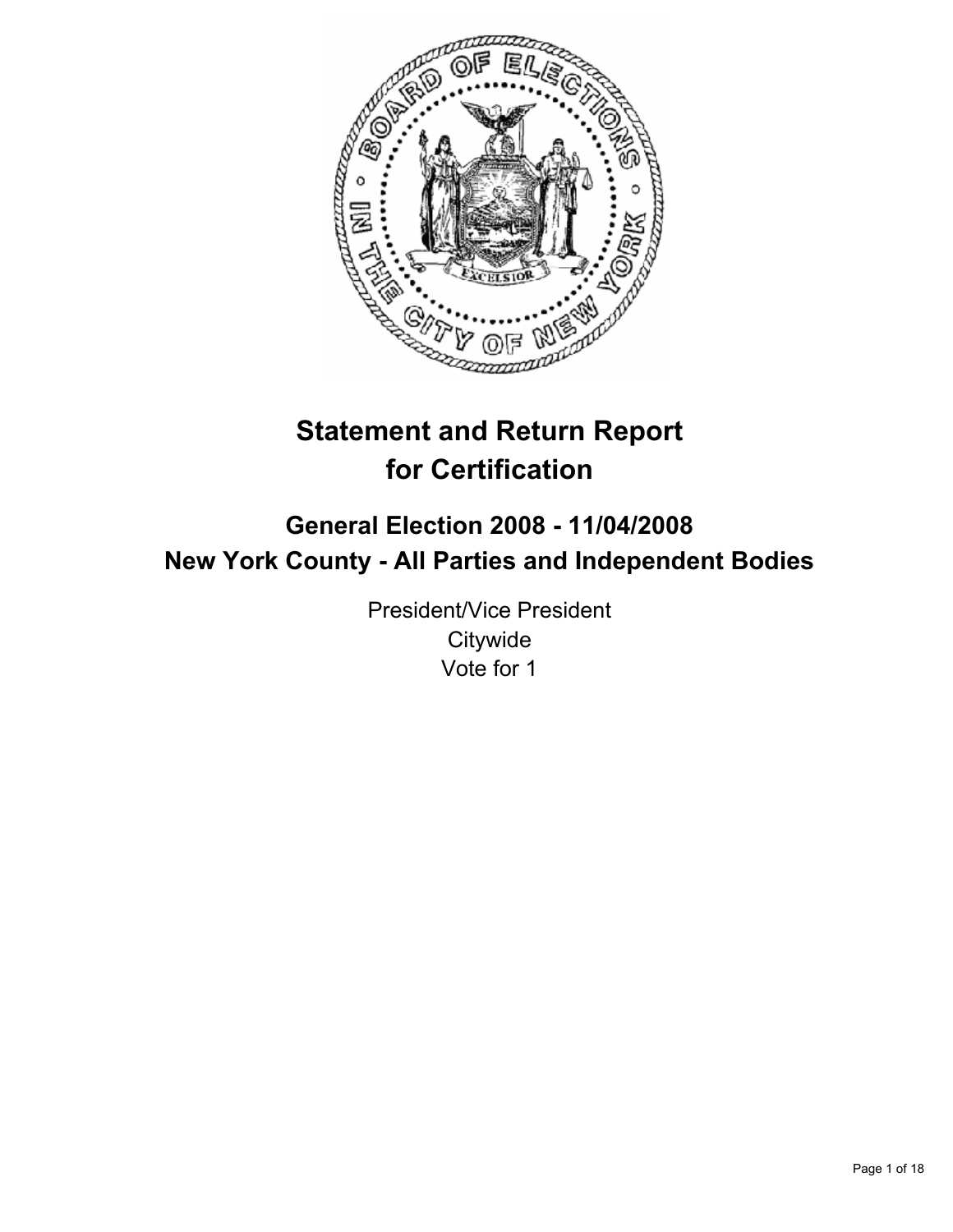

| <b>PUBLIC COUNTER</b>                                    | 39,600         |
|----------------------------------------------------------|----------------|
| <b>EMERGENCY</b>                                         | 268            |
| ABSENTEE/MILITARY                                        | 1,468          |
| <b>FEDERAL</b>                                           | 640            |
| SPECIAL PRESIDENTIAL                                     | 0              |
| <b>AFFIDAVIT</b>                                         | 2,066          |
| <b>Total Ballots</b>                                     | 44,042         |
| BARACK OBAMA / JOE BIDEN (DEMOCRATIC)                    | 33,099         |
| JOHN MCCAIN / SARAH PALIN (REPUBLICAN)                   | 8,245          |
| JOHN MCCAIN / SARAH PALIN (INDEPENDENCE)                 | 419            |
| JOHN MCCAIN / SARAH PALIN (CONSERVATIVE)                 | 172            |
| BARACK OBAMA / JOE BIDEN (WORKING FAMILIES)              | 1,141          |
| ROGER CALERO / ALYSON KENNEDY (SOCIALIST WORKERS)        | 26             |
| GLORIA LA RIVA / EUGENE PURYEAR (SOCIALISM & LIBERATION) | 9              |
| CYNTHIA MCKINNEY / ROSA CLEMENTE (GREEN)                 | 100            |
| <b>BOB BARR / WAYNE A ROOT (LIBERTARIAN)</b>             | 116            |
| RALPH NADER / MATT GONZALEZ (POPULIST)                   | 162            |
| CHUCK BALDWIN (OFFICIAL WRITE-IN)                        | 1              |
| ALAN KEYES/MIKE HUCKABEE (WRITE-IN)                      | 1              |
| CYNTHIA MCKINNEY (WRITE-IN)                              | 1              |
| HILLARY CLINTON (WRITE-IN)                               | 5              |
| HUCKABEE (WRITE-IN)                                      | 1              |
| IVER FINDLAY/ JIM FINDLAY (WRITE-IN)                     | 1              |
| <b>JOE BIDEN (WRITE-IN)</b>                              | 1              |
| MITT ROMNEY (WRITE-IN)                                   | $\overline{2}$ |
| NONE OF THE ABOVE (WRITE-IN)                             | 1              |
| RON PAUL (WRITE-IN)                                      | 4              |
| RUDY GUILIANI (WRITE-IN)                                 | 1              |
| TRUTH & BEAUTY (WRITE-IN)                                | $\mathbf 1$    |
| <b>Total Votes</b>                                       | 43,509         |
| Unrecorded                                               | 533            |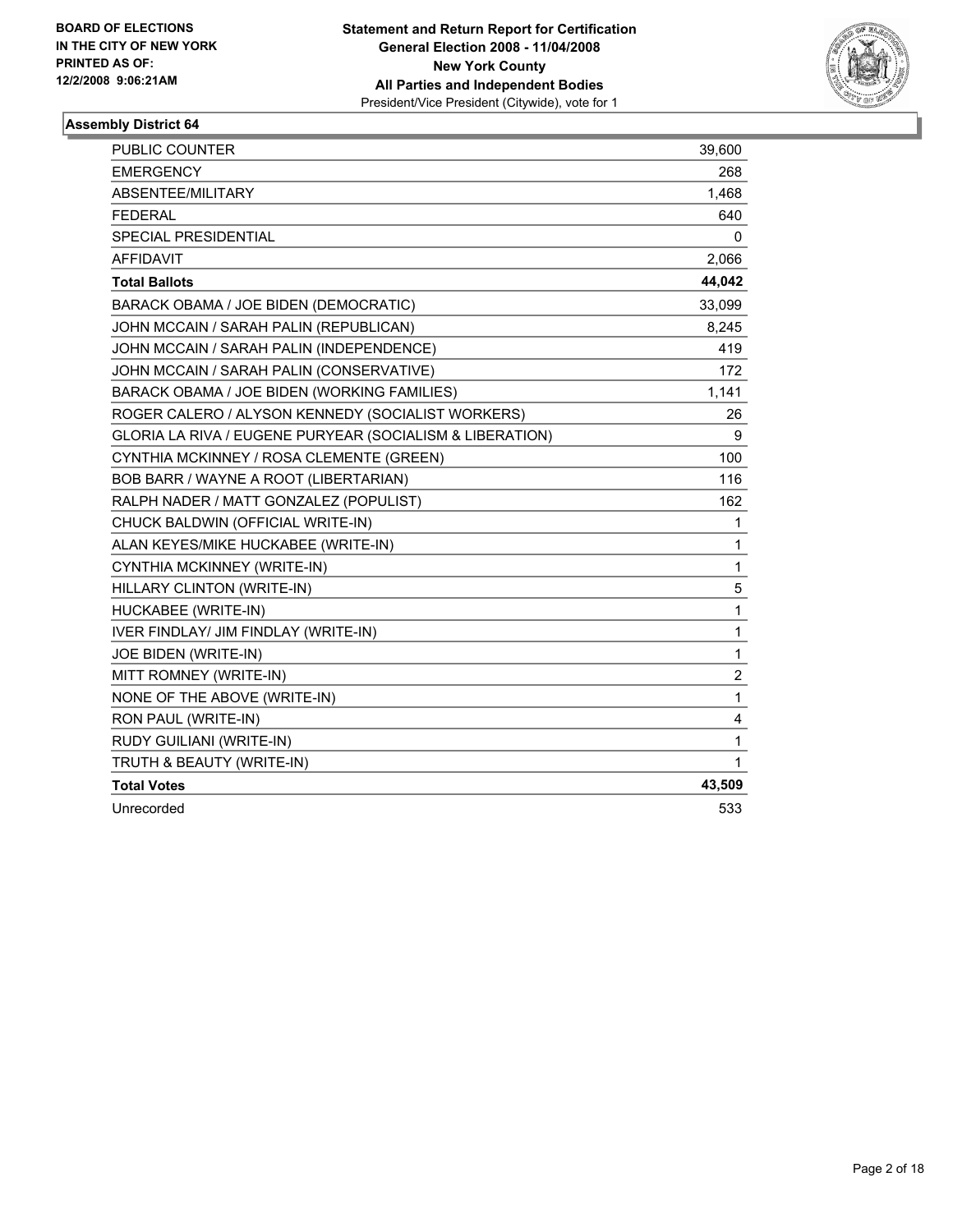

| PUBLIC COUNTER                                           | 54,027         |
|----------------------------------------------------------|----------------|
| <b>EMERGENCY</b>                                         | 18             |
| ABSENTEE/MILITARY                                        | 2,688          |
| <b>FEDERAL</b>                                           | 1,447          |
| <b>SPECIAL PRESIDENTIAL</b>                              | 0              |
| <b>AFFIDAVIT</b>                                         | 2,761          |
| <b>Total Ballots</b>                                     | 60,941         |
| BARACK OBAMA / JOE BIDEN (DEMOCRATIC)                    | 45,115         |
| JOHN MCCAIN / SARAH PALIN (REPUBLICAN)                   | 13,010         |
| JOHN MCCAIN / SARAH PALIN (INDEPENDENCE)                 | 770            |
| JOHN MCCAIN / SARAH PALIN (CONSERVATIVE)                 | 296            |
| BARACK OBAMA / JOE BIDEN (WORKING FAMILIES)              | 927            |
| ROGER CALERO / ALYSON KENNEDY (SOCIALIST WORKERS)        | 11             |
| GLORIA LA RIVA / EUGENE PURYEAR (SOCIALISM & LIBERATION) | 6              |
| CYNTHIA MCKINNEY / ROSA CLEMENTE (GREEN)                 | 85             |
| BOB BARR / WAYNE A ROOT (LIBERTARIAN)                    | 150            |
| RALPH NADER / MATT GONZALEZ (POPULIST)                   | 199            |
| CHUCK BALDWIN (OFFICIAL WRITE-IN)                        | 1              |
| ADAM SULLIVAN (WRITE-IN)                                 | 1              |
| AL GORE/ HILLARY CLINTON (WRITE-IN)                      | 1              |
| BOBB BARR (WRITE-IN)                                     | $\overline{c}$ |
| HILLARY CLINTON (WRITE-IN)                               | 4              |
| <b>KESENICH (WRITE-IN)</b>                               | $\mathbf{1}$   |
| MATTHEW I. ROTH (WRITE-IN)                               | 1              |
| MICHAEL BLOOMBERG (WRITE-IN)                             | 1              |
| RALF NADAR/ RON PAUL (WRITE-IN)                          | 1              |
| RALPH NADER (WRITE-IN)                                   | $\overline{2}$ |
| RON PAUL (WRITE-IN)                                      | 4              |
| VALDMER PUTIN (WRITE-IN)                                 | 1              |
| WARREN BUFFETT (WRITE-IN)                                | $\mathbf 1$    |
| <b>Total Votes</b>                                       | 60,590         |
| Unrecorded                                               | 351            |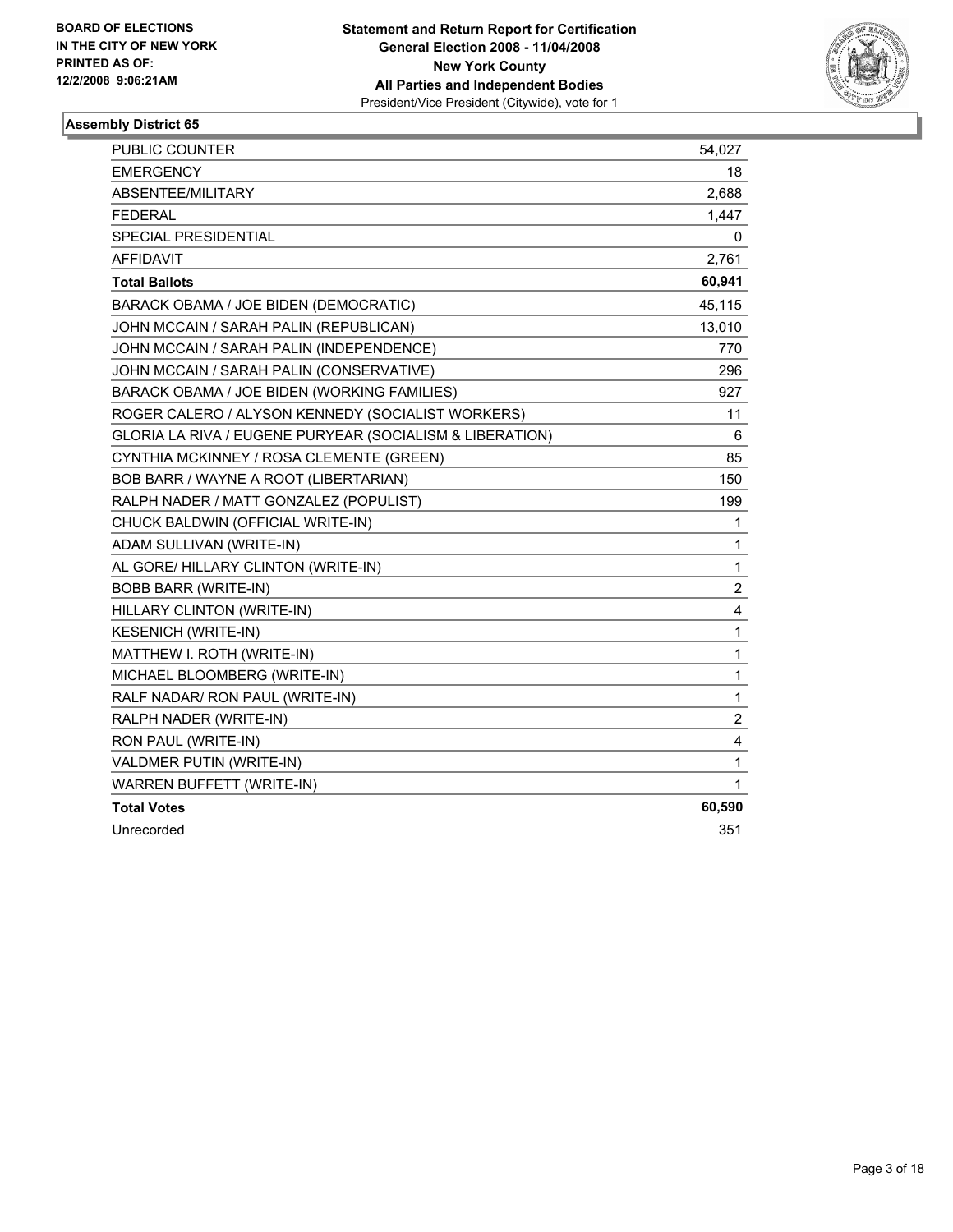

| PUBLIC COUNTER                                           | 58,049      |
|----------------------------------------------------------|-------------|
| <b>EMERGENCY</b>                                         | 339         |
| ABSENTEE/MILITARY                                        | 3,917       |
| <b>FEDERAL</b>                                           | 2,254       |
| SPECIAL PRESIDENTIAL                                     | 0           |
| <b>AFFIDAVIT</b>                                         | 2,803       |
| <b>Total Ballots</b>                                     | 67,362      |
| BARACK OBAMA / JOE BIDEN (DEMOCRATIC)                    | 56,492      |
| JOHN MCCAIN / SARAH PALIN (REPUBLICAN)                   | 6,565       |
| JOHN MCCAIN / SARAH PALIN (INDEPENDENCE)                 | 496         |
| JOHN MCCAIN / SARAH PALIN (CONSERVATIVE)                 | 169         |
| BARACK OBAMA / JOE BIDEN (WORKING FAMILIES)              | 2,534       |
| ROGER CALERO / ALYSON KENNEDY (SOCIALIST WORKERS)        | 20          |
| GLORIA LA RIVA / EUGENE PURYEAR (SOCIALISM & LIBERATION) | 10          |
| CYNTHIA MCKINNEY / ROSA CLEMENTE (GREEN)                 | 153         |
| BOB BARR / WAYNE A ROOT (LIBERTARIAN)                    | 168         |
| RALPH NADER / MATT GONZALEZ (POPULIST)                   | 341         |
| CHUCK BALDWIN (OFFICIAL WRITE-IN)                        | 1           |
| BILL RICHARDSON/ RALPH NADAR (WRITE-IN)                  | 1           |
| BILL VAN AUKEN (WRITE-IN)                                | 1           |
| BORIS ZIBLERMAN/ DONALD DUCK (WRITE-IN)                  | 1           |
| DENNIS J. KUCINICH (WRITE-IN)                            | 1           |
| DENNIS KUCINICH (WRITE-IN)                               | 1           |
| HILLARY CLINTON (WRITE-IN)                               | 21          |
| HILLARY CLINTON/ JOE BIDEN (WRITE-IN)                    | 1           |
| HILLARY CLINTON/COLIN POWELL (WRITE-IN)                  | 1           |
| HILLARY RODHAM CLINTON (WRITE-IN)                        | 1           |
| JERRY WHITE (WRITE-IN)                                   | 1           |
| JERRY WHITE/ BILL VAN AUKEN (WRITE-IN)                   | 1           |
| JOE LIBERMAN (WRITE-IN)                                  | 1           |
| MICHAEL BLOOMBERG (WRITE-IN)                             | $\mathbf 2$ |
| RON PAUL (WRITE-IN)                                      | 13          |
| RY (WRITE-IN)                                            | 1           |
| SOCIALIST EQUALITY PARTY (WRITE-IN)                      | 1           |
| TEDDY ROOSEVELT (WRITE-IN)                               | 1           |
| WE CAN RUN THINGS BETTER OURSELVES (WRITE-IN)            | 1           |
| <b>Total Votes</b>                                       | 67,000      |
| Unrecorded                                               | 362         |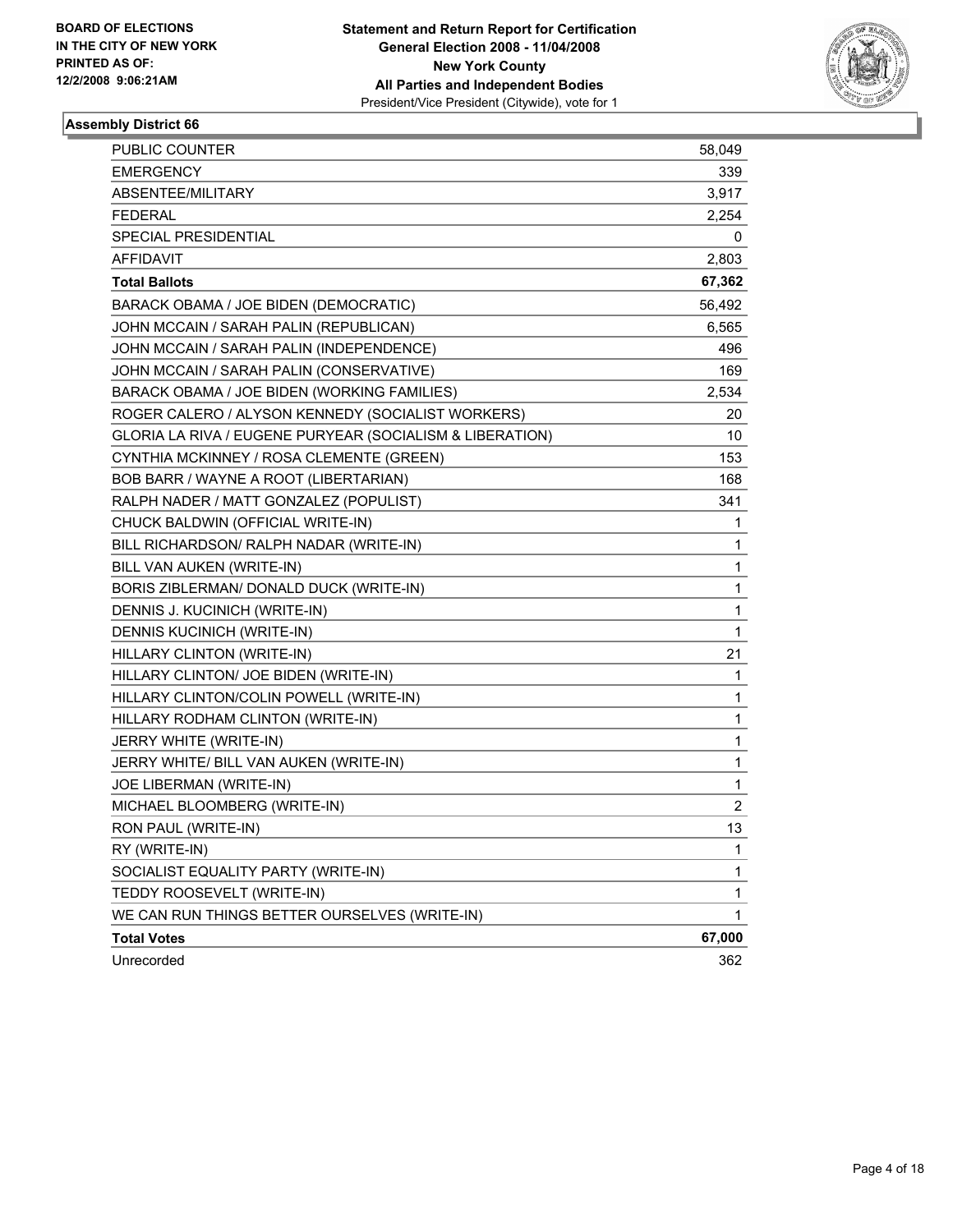

| PUBLIC COUNTER                                           | 60,184                  |
|----------------------------------------------------------|-------------------------|
| <b>EMERGENCY</b>                                         | 377                     |
| ABSENTEE/MILITARY                                        | 3,482                   |
| <b>FEDERAL</b>                                           | 1,965                   |
| SPECIAL PRESIDENTIAL                                     | 0                       |
| <b>AFFIDAVIT</b>                                         | 2,600                   |
| <b>Total Ballots</b>                                     | 68,608                  |
| BARACK OBAMA / JOE BIDEN (DEMOCRATIC)                    | 55,381                  |
| JOHN MCCAIN / SARAH PALIN (REPUBLICAN)                   | 9,241                   |
| JOHN MCCAIN / SARAH PALIN (INDEPENDENCE)                 | 628                     |
| JOHN MCCAIN / SARAH PALIN (CONSERVATIVE)                 | 228                     |
| BARACK OBAMA / JOE BIDEN (WORKING FAMILIES)              | 1,926                   |
| ROGER CALERO / ALYSON KENNEDY (SOCIALIST WORKERS)        | 10                      |
| GLORIA LA RIVA / EUGENE PURYEAR (SOCIALISM & LIBERATION) | 11                      |
| CYNTHIA MCKINNEY / ROSA CLEMENTE (GREEN)                 | 113                     |
| BOB BARR / WAYNE A ROOT (LIBERTARIAN)                    | 183                     |
| RALPH NADER / MATT GONZALEZ (POPULIST)                   | 219                     |
| CHUCK BALDWIN (OFFICIAL WRITE-IN)                        | 2                       |
| CHUCK BALDWIN/ DARRELL CASTLE (WRITE-IN)                 | 1                       |
| CONSTITUTION PARTY CANDIDATE (WRITE-IN)                  | 1                       |
| GORE/ CLINTON (WRITE-IN)                                 | 1                       |
| HILLARY CLINTON (WRITE-IN)                               | 12                      |
| HILLARY RODHAM CLINTON (WRITE-IN)                        | $\overline{\mathbf{c}}$ |
| JOHN MCCAIN/RENEE K. SINGER (WRITE-IN)                   | 1                       |
| JOSEPH LIEBERMAN (WRITE-IN)                              | 1                       |
| MICHAEL BLOOMBERG (WRITE-IN)                             | 3                       |
| MICHAEL R BLOOMBERG/MICHAEL R BLOOMBERG (WRITE-IN)       | 1                       |
| MIKE BLOOMBERG (WRITE-IN)                                | 1                       |
| MITT ROMNEY (WRITE-IN)                                   | 3                       |
| NICHOLAS L RAKOVIC (WRITE-IN)                            | 1                       |
| PAUL C. SARACENI (WRITE-IN)                              | 1                       |
| RON PAUL (WRITE-IN)                                      | 7                       |
| RON PAUL AND JESSE VENTURA (WRITE-IN)                    | 1                       |
| TOM TANDREDO (WRITE-IN)                                  | 1                       |
| US REP. DUNCAN HUNTER (WRITE-IN)                         | $\mathbf{1}$            |
| <b>Total Votes</b>                                       | 67,981                  |
| Unrecorded                                               | 627                     |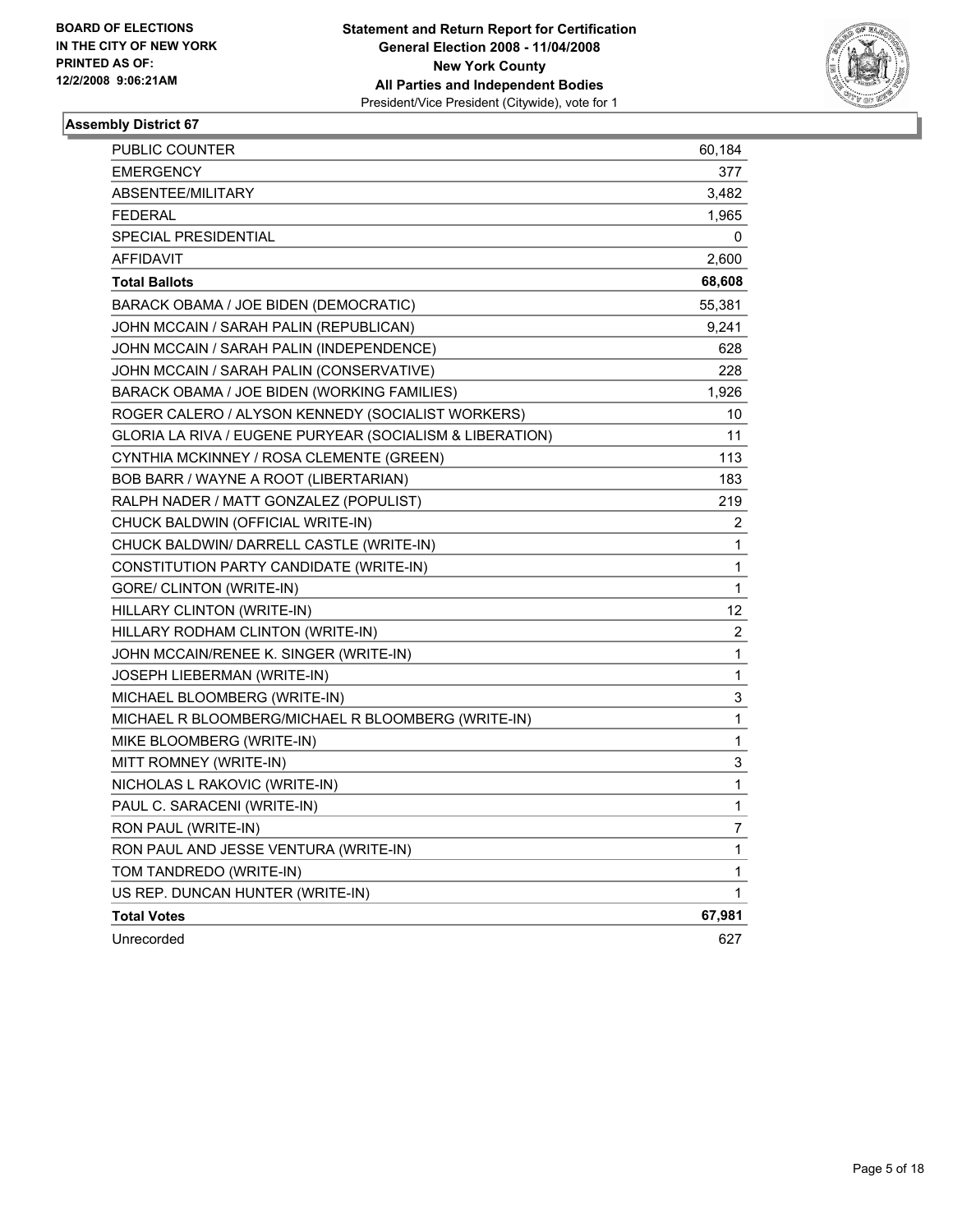

| PUBLIC COUNTER                                           | 41,406 |
|----------------------------------------------------------|--------|
| <b>EMERGENCY</b>                                         | 264    |
| ABSENTEE/MILITARY                                        | 1,079  |
| <b>FEDERAL</b>                                           | 272    |
| <b>SPECIAL PRESIDENTIAL</b>                              | 0      |
| <b>AFFIDAVIT</b>                                         | 2,542  |
| <b>Total Ballots</b>                                     | 45,563 |
| BARACK OBAMA / JOE BIDEN (DEMOCRATIC)                    | 41,321 |
| JOHN MCCAIN / SARAH PALIN (REPUBLICAN)                   | 2,500  |
| JOHN MCCAIN / SARAH PALIN (INDEPENDENCE)                 | 158    |
| JOHN MCCAIN / SARAH PALIN (CONSERVATIVE)                 | 83     |
| BARACK OBAMA / JOE BIDEN (WORKING FAMILIES)              | 816    |
| ROGER CALERO / ALYSON KENNEDY (SOCIALIST WORKERS)        | 8      |
| GLORIA LA RIVA / EUGENE PURYEAR (SOCIALISM & LIBERATION) | 10     |
| CYNTHIA MCKINNEY / ROSA CLEMENTE (GREEN)                 | 76     |
| BOB BARR / WAYNE A ROOT (LIBERTARIAN)                    | 38     |
| RALPH NADER / MATT GONZALEZ (POPULIST)                   | 56     |
| MITT ROMNEY/RUDY GUILIANI (WRITE-IN)                     | 1      |
| <b>Total Votes</b>                                       | 45,067 |
| Unrecorded                                               | 496    |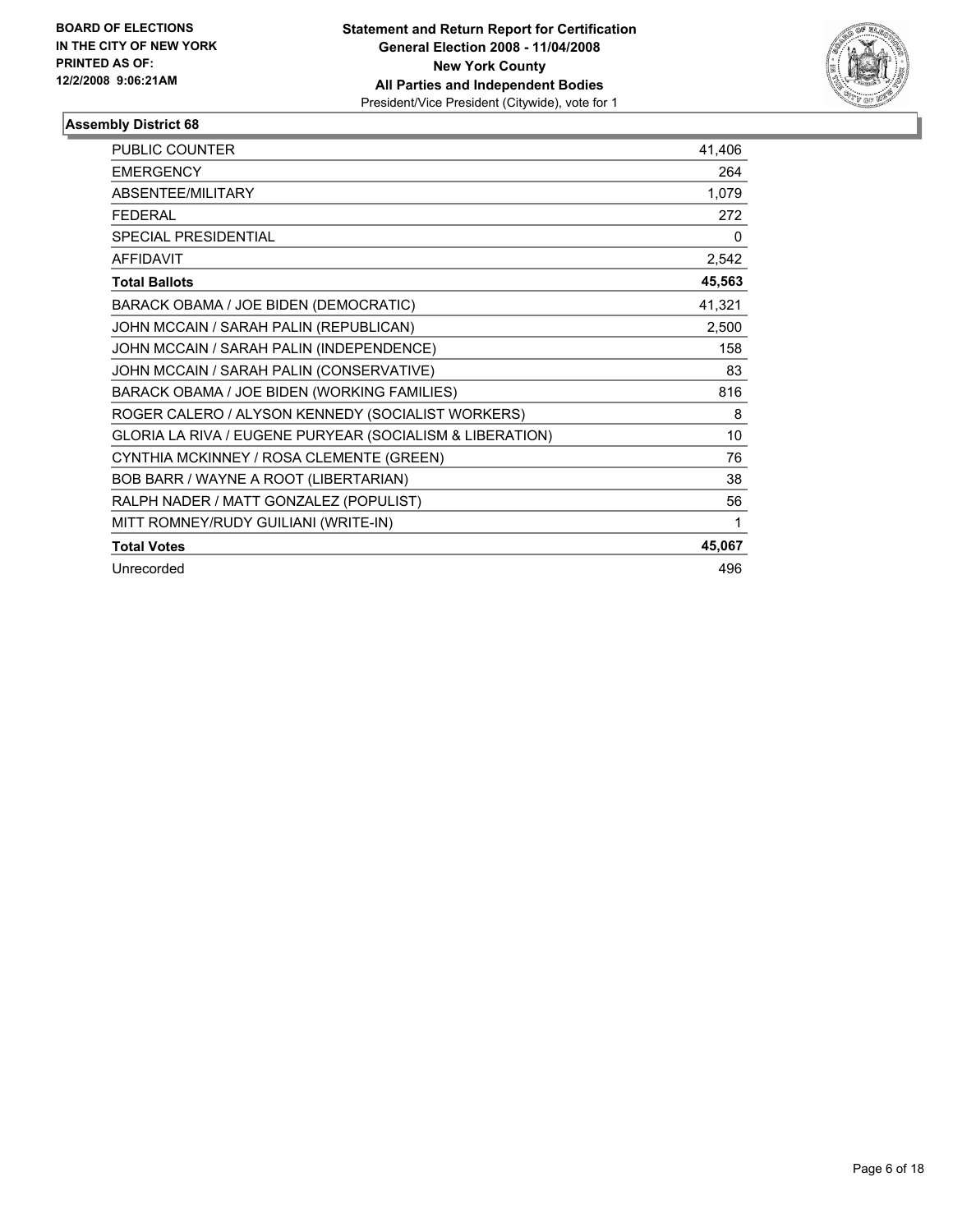

| PUBLIC COUNTER                                               | 54,202                  |
|--------------------------------------------------------------|-------------------------|
| <b>EMERGENCY</b>                                             | 503                     |
| ABSENTEE/MILITARY                                            | 2,626                   |
| FEDERAL                                                      | 1,405                   |
| SPECIAL PRESIDENTIAL                                         | 0                       |
| AFFIDAVIT                                                    | 2,206                   |
| <b>Total Ballots</b>                                         | 60,942                  |
| BARACK OBAMA / JOE BIDEN (DEMOCRATIC)                        | 52,511                  |
| JOHN MCCAIN / SARAH PALIN (REPUBLICAN)                       | 4,364                   |
| JOHN MCCAIN / SARAH PALIN (INDEPENDENCE)                     | 318                     |
| JOHN MCCAIN / SARAH PALIN (CONSERVATIVE)                     | 126                     |
| BARACK OBAMA / JOE BIDEN (WORKING FAMILIES)                  | 2,572                   |
| ROGER CALERO / ALYSON KENNEDY (SOCIALIST WORKERS)            | 19                      |
| GLORIA LA RIVA / EUGENE PURYEAR (SOCIALISM & LIBERATION)     | 15                      |
| CYNTHIA MCKINNEY / ROSA CLEMENTE (GREEN)                     | 161                     |
| BOB BARR / WAYNE A ROOT (LIBERTARIAN)                        | 102                     |
| RALPH NADER / MATT GONZALEZ (POPULIST)                       | 203                     |
| BILL VAN AUKEN (WRITE-IN)                                    | 1                       |
| <b>BOB BAR (WRITE-IN)</b>                                    | 1                       |
| BOBB BAW (WRITE-IN)                                          | 1                       |
| DENIS KUCINICH (WRITE-IN)                                    | 1                       |
| DR. JOYCE BROTHERS (WRITE-IN)                                | 1                       |
| HILARY RODMAN CLINTON (WRITE-IN)                             | 1                       |
| HILLARY CLINTON (WRITE-IN)                                   | 7                       |
| HILLARY RODHAM CLINTON (WRITE-IN)                            | $\overline{\mathbf{c}}$ |
| HILLARY RODMAN CLINTON (WRITE-IN)                            | $\overline{\mathbf{c}}$ |
| JEROME WHITE (WRITE-IN)                                      | 1                       |
| JERRY WHITE/ WILLIAM VAN ANKEN (WRITE-IN)                    | $\mathbf{1}$            |
| JOHN MCCAIN OF 2000 NOT 2008 (TOTALLY DIFFERENT PE (WRITE-IN | 1                       |
| MICHAEL BLOOMBERG (WRITE-IN)                                 | 1                       |
| MIKE GRAVEL (WRITE-IN)                                       | 1                       |
| MITT ROMNEY (WRITE-IN)                                       | 1                       |
| RON PAUL (WRITE-IN)                                          | 5                       |
| TOM TANCREDO (WRITE-IN)                                      | 1                       |
| WILLIAM AYERS (WRITE-IN)                                     | 1                       |
| <b>Total Votes</b>                                           | 60,421                  |
| Unrecorded                                                   | 521                     |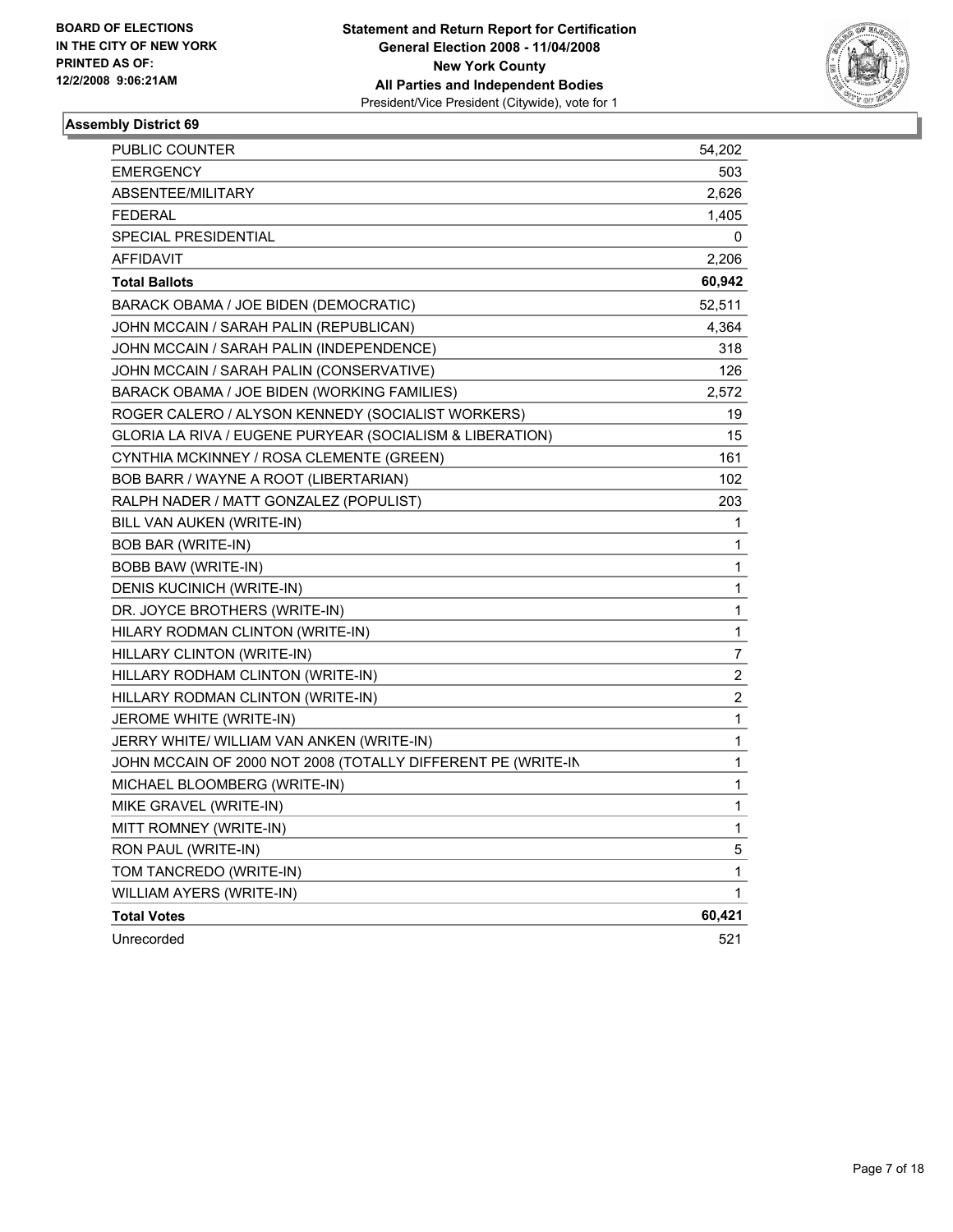

| <b>PUBLIC COUNTER</b>                                    | 46,522 |
|----------------------------------------------------------|--------|
| <b>EMERGENCY</b>                                         | 621    |
| ABSENTEE/MILITARY                                        | 1,309  |
| <b>FEDERAL</b>                                           | 240    |
| <b>SPECIAL PRESIDENTIAL</b>                              | 0      |
| <b>AFFIDAVIT</b>                                         | 2,839  |
| <b>Total Ballots</b>                                     | 51,531 |
| BARACK OBAMA / JOE BIDEN (DEMOCRATIC)                    | 48,597 |
| JOHN MCCAIN / SARAH PALIN (REPUBLICAN)                   | 1,028  |
| JOHN MCCAIN / SARAH PALIN (INDEPENDENCE)                 | 71     |
| JOHN MCCAIN / SARAH PALIN (CONSERVATIVE)                 | 61     |
| BARACK OBAMA / JOE BIDEN (WORKING FAMILIES)              | 1,043  |
| ROGER CALERO / ALYSON KENNEDY (SOCIALIST WORKERS)        | 16     |
| GLORIA LA RIVA / EUGENE PURYEAR (SOCIALISM & LIBERATION) | 10     |
| CYNTHIA MCKINNEY / ROSA CLEMENTE (GREEN)                 | 101    |
| BOB BARR / WAYNE A ROOT (LIBERTARIAN)                    | 30     |
| RALPH NADER / MATT GONZALEZ (POPULIST)                   | 82     |
| ANTONIO ARTAUD (WRITE-IN)                                | 1      |
| BARACK OBAMA/DEBORAH STAPLES (WRITE-IN)                  | 1      |
| HILLARY CLINTON (WRITE-IN)                               | 3      |
| HILLARY CLINTON/ COLIN POWELL (WRITE-IN)                 | 1      |
| RON PAUL (WRITE-IN)                                      |        |
| <b>Total Votes</b>                                       | 51,046 |
| Unrecorded                                               | 485    |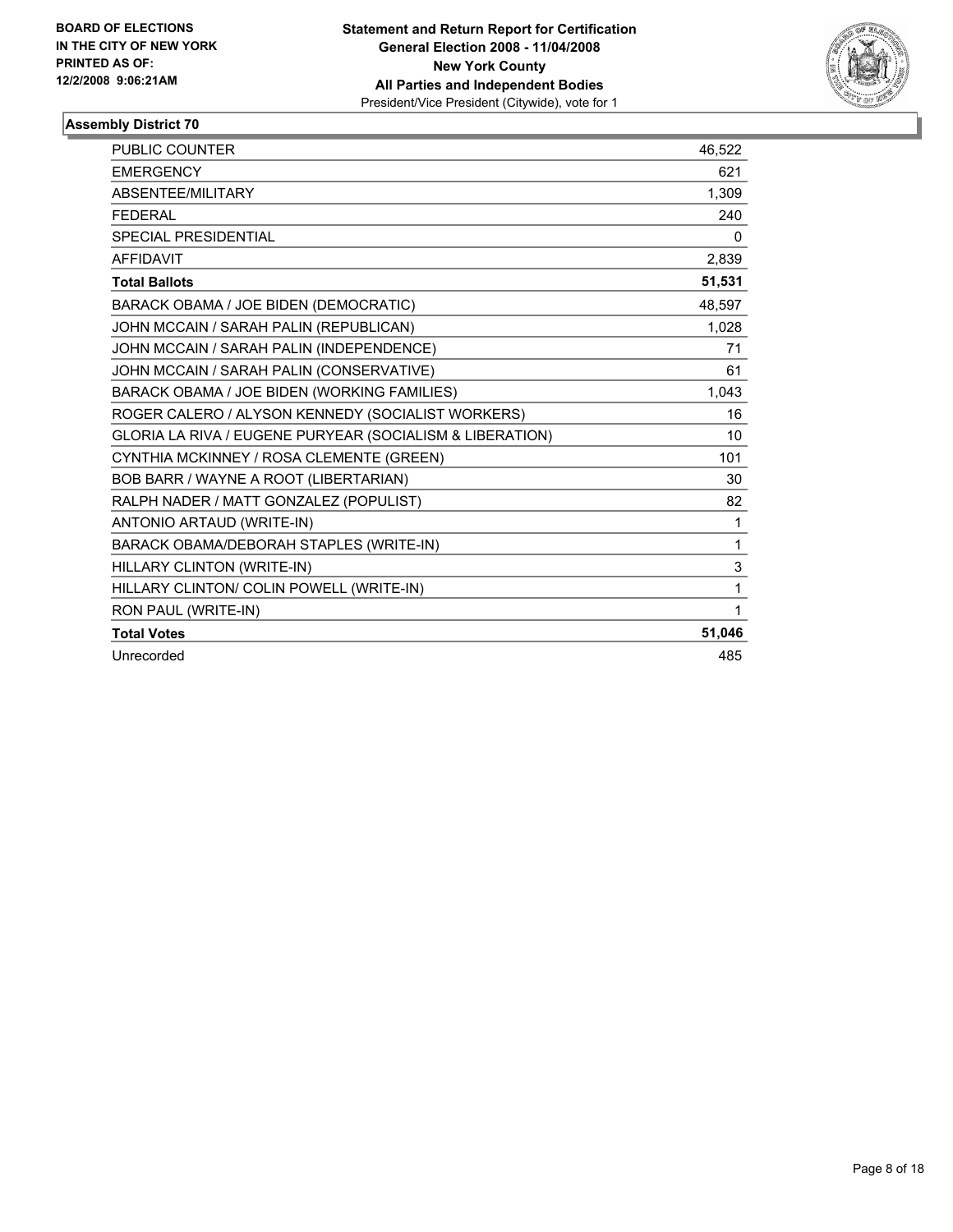

| 383<br>1,272<br>493<br>0<br>2,313<br>48,671<br>42,690<br>3,431<br>192<br>106<br>1,398<br>58<br>8<br>101<br>52<br>126<br>1<br>1<br>1<br>4<br>1<br>1<br>$\overline{2}$<br>1<br>1<br>$\overline{2}$<br>1<br>$\mathbf{1}$<br>48,179 | <b>PUBLIC COUNTER</b>                                    | 44,210 |
|---------------------------------------------------------------------------------------------------------------------------------------------------------------------------------------------------------------------------------|----------------------------------------------------------|--------|
|                                                                                                                                                                                                                                 | <b>EMERGENCY</b>                                         |        |
|                                                                                                                                                                                                                                 | ABSENTEE/MILITARY                                        |        |
|                                                                                                                                                                                                                                 | <b>FEDERAL</b>                                           |        |
|                                                                                                                                                                                                                                 | SPECIAL PRESIDENTIAL                                     |        |
|                                                                                                                                                                                                                                 | <b>AFFIDAVIT</b>                                         |        |
|                                                                                                                                                                                                                                 | <b>Total Ballots</b>                                     |        |
|                                                                                                                                                                                                                                 | BARACK OBAMA / JOE BIDEN (DEMOCRATIC)                    |        |
|                                                                                                                                                                                                                                 | JOHN MCCAIN / SARAH PALIN (REPUBLICAN)                   |        |
|                                                                                                                                                                                                                                 | JOHN MCCAIN / SARAH PALIN (INDEPENDENCE)                 |        |
|                                                                                                                                                                                                                                 | JOHN MCCAIN / SARAH PALIN (CONSERVATIVE)                 |        |
|                                                                                                                                                                                                                                 | BARACK OBAMA / JOE BIDEN (WORKING FAMILIES)              |        |
|                                                                                                                                                                                                                                 | ROGER CALERO / ALYSON KENNEDY (SOCIALIST WORKERS)        |        |
|                                                                                                                                                                                                                                 | GLORIA LA RIVA / EUGENE PURYEAR (SOCIALISM & LIBERATION) |        |
|                                                                                                                                                                                                                                 | CYNTHIA MCKINNEY / ROSA CLEMENTE (GREEN)                 |        |
|                                                                                                                                                                                                                                 | BOB BARR / WAYNE A ROOT (LIBERTARIAN)                    |        |
|                                                                                                                                                                                                                                 | RALPH NADER / MATT GONZALEZ (POPULIST)                   |        |
|                                                                                                                                                                                                                                 | CHUCK BALDWIN (OFFICIAL WRITE-IN)                        |        |
|                                                                                                                                                                                                                                 | BILL RICHARDSON (WRITE-IN)                               |        |
|                                                                                                                                                                                                                                 | CHARLES BALDWIN (WRITE-IN)                               |        |
|                                                                                                                                                                                                                                 | HILLARY CLINTON (WRITE-IN)                               |        |
|                                                                                                                                                                                                                                 | HILLARY CLINTON/ JOHN EDWARDS (WRITE-IN)                 |        |
|                                                                                                                                                                                                                                 | HILLARY RODHAM CLINTON (WRITE-IN)                        |        |
|                                                                                                                                                                                                                                 | MICHAEL BLOOMBERG (WRITE-IN)                             |        |
|                                                                                                                                                                                                                                 | MY CAT GINGER (WRITE-IN)                                 |        |
|                                                                                                                                                                                                                                 | NADIN (WRITE-IN)                                         |        |
|                                                                                                                                                                                                                                 | NEER ASHERIE (WRITE-IN)                                  |        |
|                                                                                                                                                                                                                                 | RAJKUMARY KRISHNA (WRITE-IN)                             |        |
|                                                                                                                                                                                                                                 | ROMNEY (WRITE-IN)                                        |        |
|                                                                                                                                                                                                                                 | <b>Total Votes</b>                                       |        |
|                                                                                                                                                                                                                                 | Unrecorded                                               | 492    |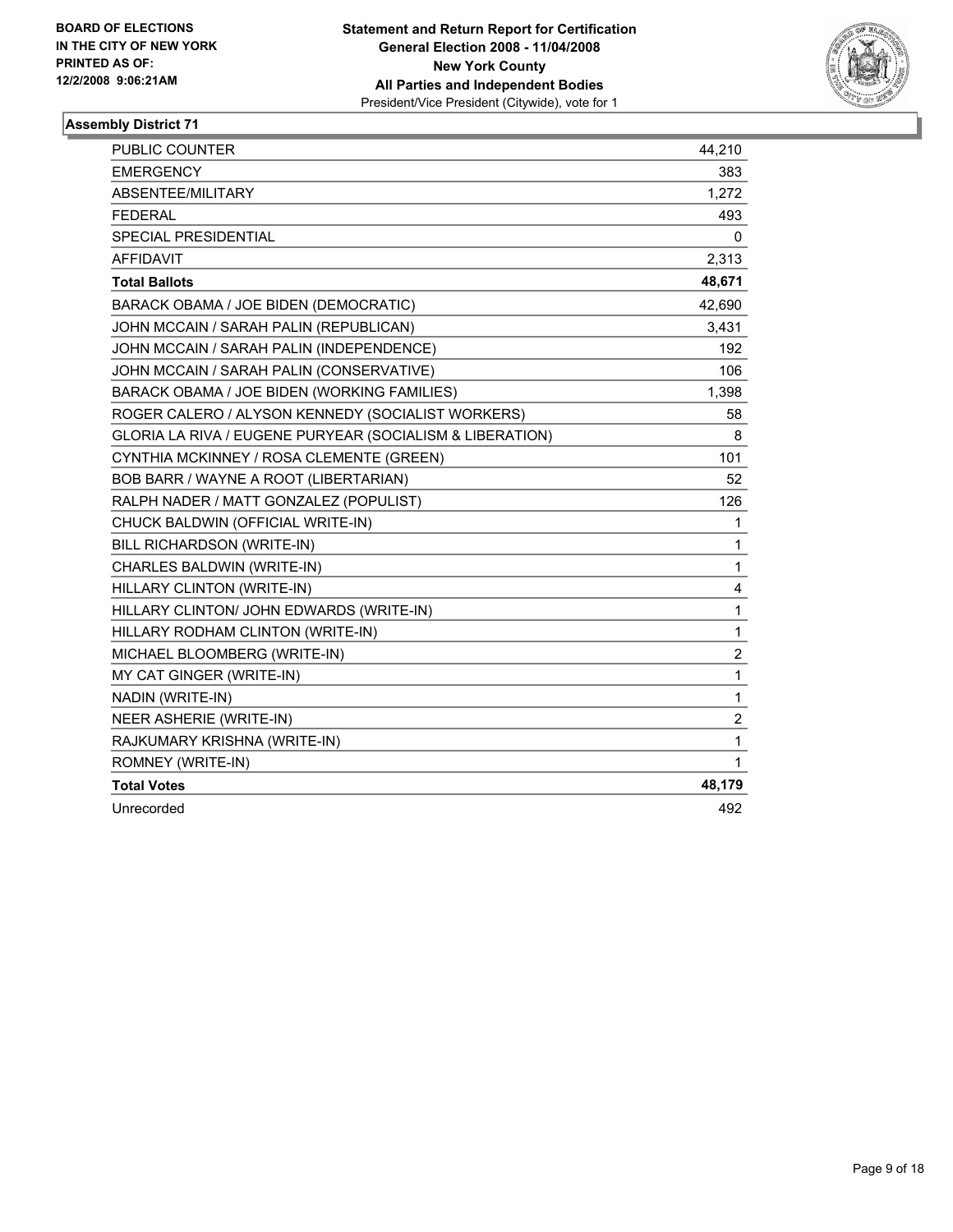

| PUBLIC COUNTER                                           | 34,350   |
|----------------------------------------------------------|----------|
| <b>EMERGENCY</b>                                         | 126      |
| ABSENTEE/MILITARY                                        | 524      |
| <b>FEDERAL</b>                                           | 314      |
| SPECIAL PRESIDENTIAL                                     | $\Omega$ |
| <b>AFFIDAVIT</b>                                         | 1,610    |
| <b>Total Ballots</b>                                     | 36,924   |
| BARACK OBAMA / JOE BIDEN (DEMOCRATIC)                    | 32,964   |
| JOHN MCCAIN / SARAH PALIN (REPUBLICAN)                   | 2,352    |
| JOHN MCCAIN / SARAH PALIN (INDEPENDENCE)                 | 131      |
| JOHN MCCAIN / SARAH PALIN (CONSERVATIVE)                 | 89       |
| BARACK OBAMA / JOE BIDEN (WORKING FAMILIES)              | 693      |
| ROGER CALERO / ALYSON KENNEDY (SOCIALIST WORKERS)        | 16       |
| GLORIA LA RIVA / EUGENE PURYEAR (SOCIALISM & LIBERATION) | 12       |
| CYNTHIA MCKINNEY / ROSA CLEMENTE (GREEN)                 | 64       |
| BOB BARR / WAYNE A ROOT (LIBERTARIAN)                    | 34       |
| RALPH NADER / MATT GONZALEZ (POPULIST)                   | 106      |
| CYNTHIA MCKINNEY (WRITE-IN)                              | 1        |
| DANIEL LIPSMAN (WRITE-IN)                                | 1        |
| HILLARY CLINTON (WRITE-IN)                               | 1        |
| KATRINA MCKENNA (WRITE-IN)                               | 1        |
| MICHAEL BLOOMBERG (WRITE-IN)                             | 1        |
| RON PAUL (WRITE-IN)                                      | 1        |
| <b>Total Votes</b>                                       | 36,467   |
| Unrecorded                                               | 457      |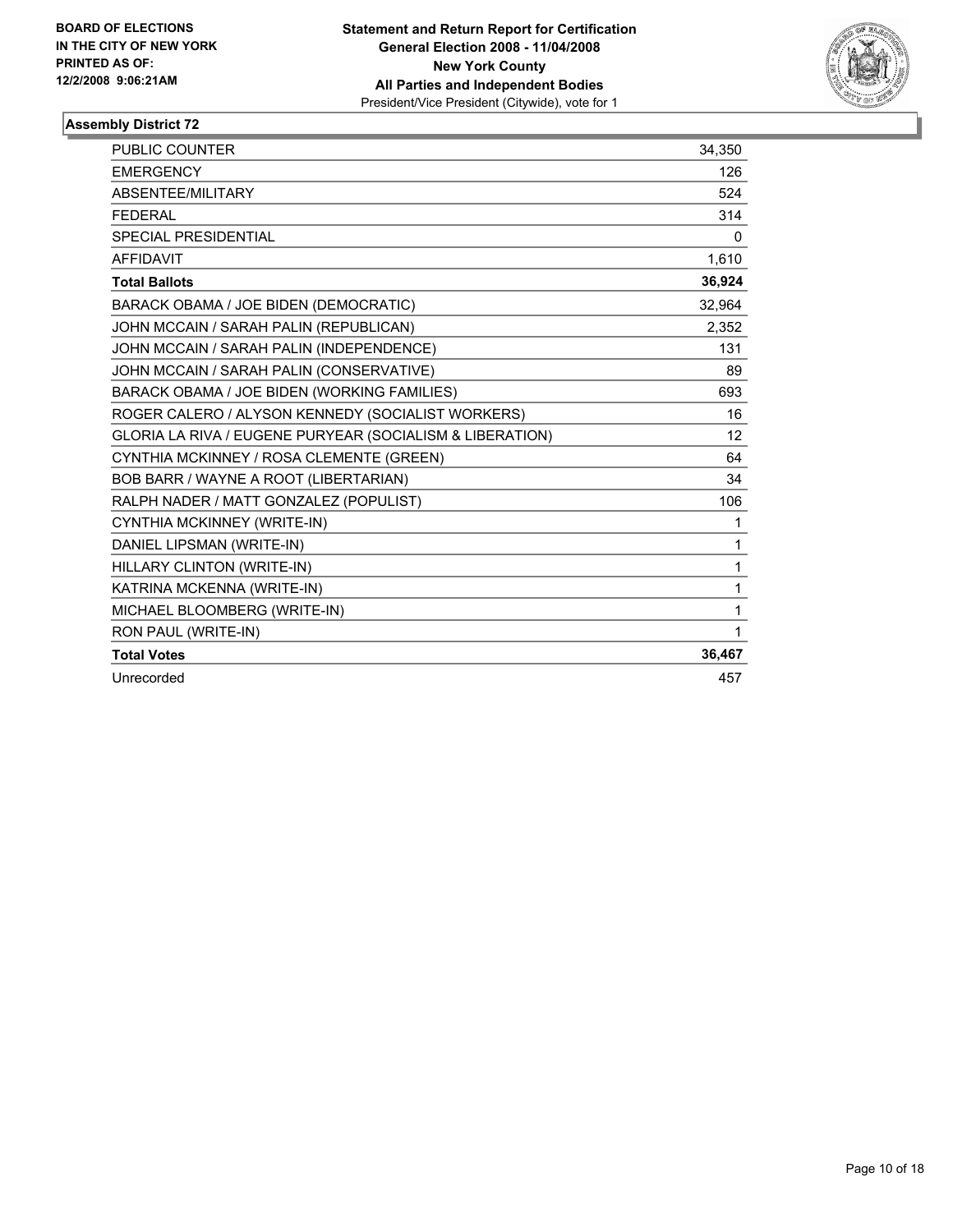

| <b>PUBLIC COUNTER</b>                                    | 55,306                  |
|----------------------------------------------------------|-------------------------|
| <b>EMERGENCY</b>                                         | 781                     |
| ABSENTEE/MILITARY                                        | 3,461                   |
| <b>FEDERAL</b>                                           | 1,915                   |
| SPECIAL PRESIDENTIAL                                     | 0                       |
| <b>AFFIDAVIT</b>                                         | 2,432                   |
| <b>Total Ballots</b>                                     | 63,895                  |
| BARACK OBAMA / JOE BIDEN (DEMOCRATIC)                    | 46,222                  |
| JOHN MCCAIN / SARAH PALIN (REPUBLICAN)                   | 14,845                  |
| JOHN MCCAIN / SARAH PALIN (INDEPENDENCE)                 | 811                     |
| JOHN MCCAIN / SARAH PALIN (CONSERVATIVE)                 | 298                     |
| BARACK OBAMA / JOE BIDEN (WORKING FAMILIES)              | 683                     |
| ROGER CALERO / ALYSON KENNEDY (SOCIALIST WORKERS)        | 21                      |
| GLORIA LA RIVA / EUGENE PURYEAR (SOCIALISM & LIBERATION) | 1                       |
| CYNTHIA MCKINNEY / ROSA CLEMENTE (GREEN)                 | 72                      |
| BOB BARR / WAYNE A ROOT (LIBERTARIAN)                    | 168                     |
| RALPH NADER / MATT GONZALEZ (POPULIST)                   | 185                     |
| CHUCK BALDWIN (OFFICIAL WRITE-IN)                        | 4                       |
| <b>BARACK OBAMA (WRITE-IN)</b>                           | 1                       |
| BILL BRADLEY (WRITE-IN)                                  | 1                       |
| BRIAN C. WASHINGTON (WRITE-IN)                           | 1                       |
| COLIN POWELL (WRITE-IN)                                  | 1                       |
| COLIN POWELL/ JOSEPH BIDEN (WRITE-IN)                    | 1                       |
| HILLARY CLINTON (WRITE-IN)                               | 13                      |
| HILLARY CLINTON/ BARACK OBAMA (WRITE-IN)                 | 2                       |
| HILLARY RODHAM CLINTON (WRITE-IN)                        | 3                       |
| JOE BIDEN (WRITE-IN)                                     | $\overline{\mathbf{c}}$ |
| JOHN BLANTON (WRITE-IN)                                  | 1                       |
| MICHAEL BLOOMBERG (WRITE-IN)                             | 4                       |
| MICHAEL BLOOMBERG/ JOE BIDEN (WRITE-IN)                  | 1                       |
| PETER CACHION (WRITE-IN)                                 | 1                       |
| RON PAUL (WRITE-IN)                                      | 9                       |
| RUDOLPH GUILIANI (WRITE-IN)                              | 1                       |
| RUDY GUILIANI (WRITE-IN)                                 | 1                       |
| SENATOR JAMES WEBB DEM; VA (WRITE-IN)                    | 1                       |
| STEPHEN COLBERT (WRITE-IN)                               | 1                       |
| STEPHEN SAUNDERS (WRITE-IN)                              | 1                       |
| TINA FEY (WRITE-IN)                                      | 1                       |
| <b>Total Votes</b>                                       | 63,357                  |
| Unrecorded                                               | 538                     |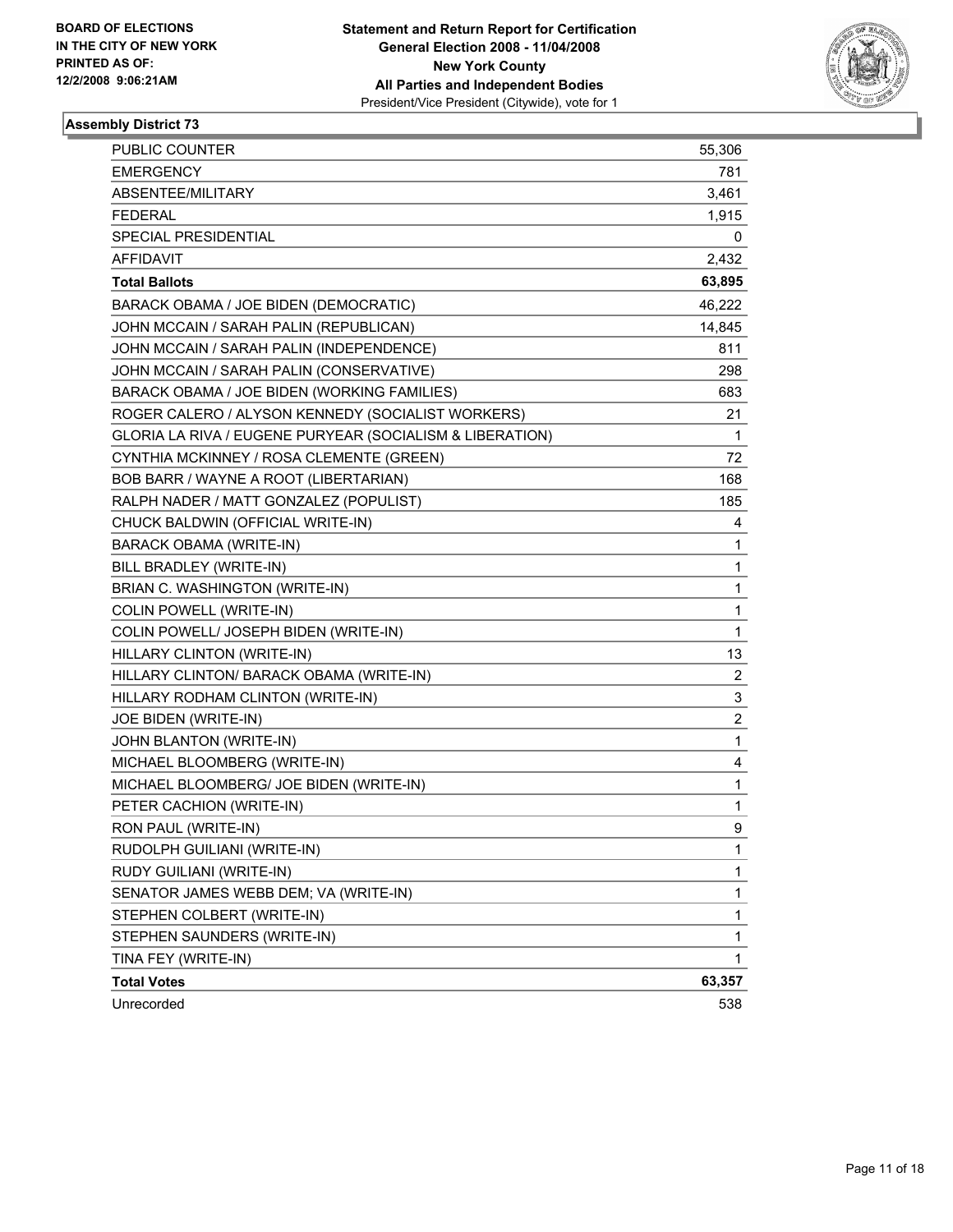

| PUBLIC COUNTER                                           | 53,063                  |
|----------------------------------------------------------|-------------------------|
| <b>EMERGENCY</b>                                         | 493                     |
| ABSENTEE/MILITARY                                        | 2,367                   |
| <b>FEDERAL</b>                                           | 1,091                   |
| SPECIAL PRESIDENTIAL                                     | 0                       |
| <b>AFFIDAVIT</b>                                         | 2,613                   |
| <b>Total Ballots</b>                                     | 59,627                  |
| BARACK OBAMA / JOE BIDEN (DEMOCRATIC)                    | 48,131                  |
| JOHN MCCAIN / SARAH PALIN (REPUBLICAN)                   | 7,983                   |
| JOHN MCCAIN / SARAH PALIN (INDEPENDENCE)                 | 545                     |
| JOHN MCCAIN / SARAH PALIN (CONSERVATIVE)                 | 231                     |
| BARACK OBAMA / JOE BIDEN (WORKING FAMILIES)              | 1,681                   |
| ROGER CALERO / ALYSON KENNEDY (SOCIALIST WORKERS)        | 31                      |
| GLORIA LA RIVA / EUGENE PURYEAR (SOCIALISM & LIBERATION) | 11                      |
| CYNTHIA MCKINNEY / ROSA CLEMENTE (GREEN)                 | 134                     |
| BOB BARR / WAYNE A ROOT (LIBERTARIAN)                    | 155                     |
| RALPH NADER / MATT GONZALEZ (POPULIST)                   | 230                     |
| CHUCK BALDWIN (OFFICIAL WRITE-IN)                        | 1                       |
| AL GORE/JOE LIBERMAN (WRITE-IN)                          | 1                       |
| ALAN KEYES (WRITE-IN)                                    | 1                       |
| BARACK OBAMA/ HILLARY CLINTON (WRITE-IN)                 | 1                       |
| <b>COLIN POWELL (WRITE-IN)</b>                           | 1                       |
| DENNIS KUCINICH (WRITE-IN)                               | 1                       |
| HILARY CLINTON (WRITE-IN)                                | 1                       |
| HILARY CLINTON/ DENNIS KUCINICH (WRITE-IN)               | 1                       |
| HILLARY CLINTON (WRITE-IN)                               | 6                       |
| HILLARY CLINTON/ CHARLES SCHUMER (WRITE-IN)              | 1                       |
| HILLARY CLINTON/JOE BIDEN (WRITE-IN)                     | 1                       |
| JOHN D'ARC (WRITE-IN)                                    | 1                       |
| <b>JOSHUA BRIDGE (WRITE-IN)</b>                          | 1                       |
| KENNETH ZWEIG (WRITE-IN)                                 | 1                       |
| MICHAEL BLLOOMBERG (WRITE-IN)                            | 1                       |
| MICHAEL BLOOMBERG (WRITE-IN)                             | $\overline{\mathbf{c}}$ |
| OPRAH WINFREY (WRITE-IN)                                 | 1                       |
| REV. JEREMIAH WRIGHT OF CHICAGO (WRITE-IN)               | 1                       |
| RON PAUL (WRITE-IN)                                      | 7                       |
| SEN. ROBERT P. CASEY JR. (WRITE-IN)                      | $\mathbf{1}$            |
| TOM TANCREDO (WRITE-IN)                                  | 2                       |
| VLADMIR PUTIN (WRITE-IN)                                 | 1                       |
| WARREN BUFFETT (WRITE-IN)                                | 1                       |
| <b>Total Votes</b>                                       | 59,168                  |
| Unrecorded                                               | 459                     |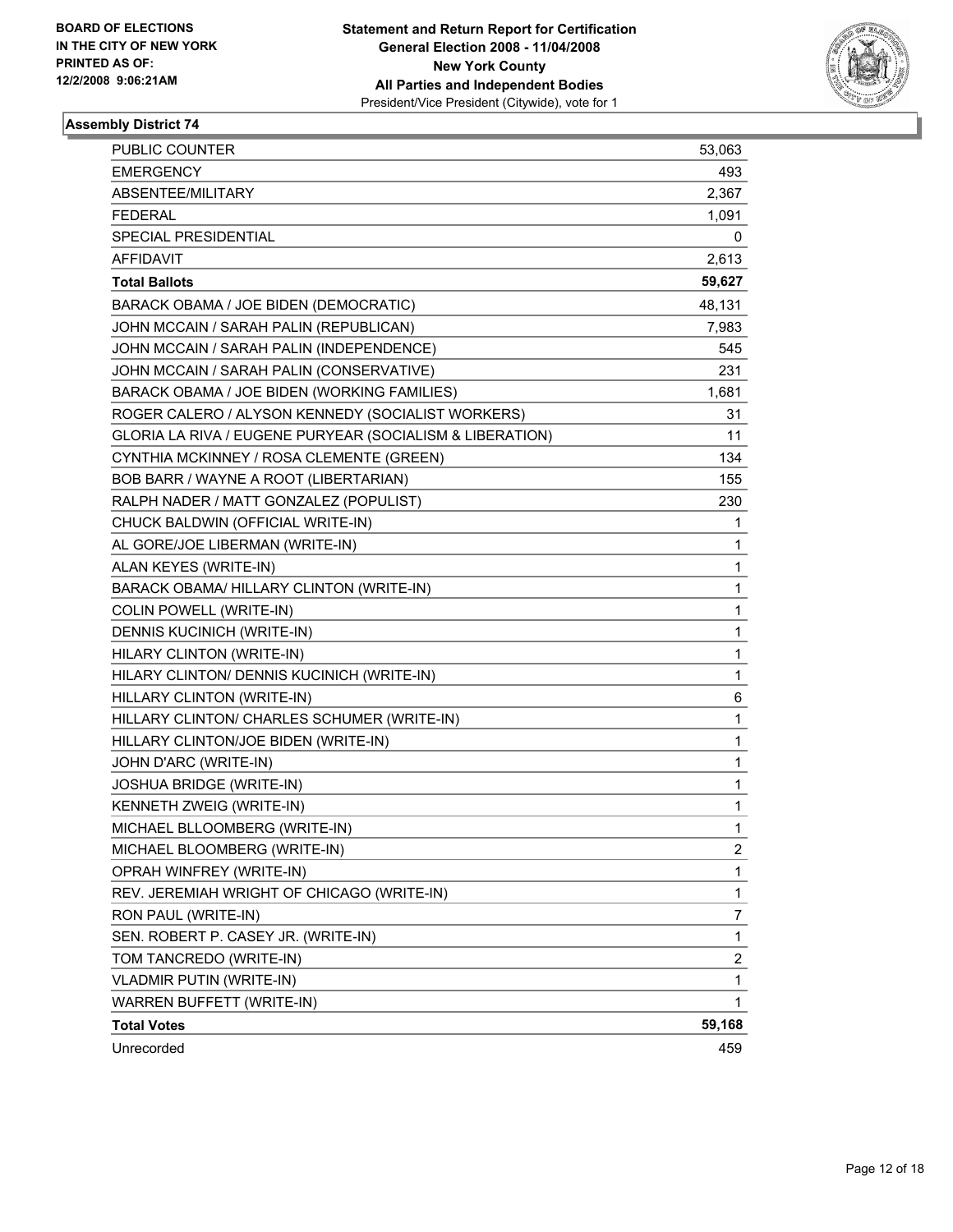

| PUBLIC COUNTER                                             | 57,018         |
|------------------------------------------------------------|----------------|
| <b>EMERGENCY</b>                                           | 595            |
| ABSENTEE/MILITARY                                          | 3,268          |
| <b>FEDERAL</b>                                             | 1,685          |
| SPECIAL PRESIDENTIAL                                       | 0              |
| <b>AFFIDAVIT</b>                                           | 2,894          |
| <b>Total Ballots</b>                                       | 65,460         |
| BARACK OBAMA / JOE BIDEN (DEMOCRATIC)                      | 52,451         |
| JOHN MCCAIN / SARAH PALIN (REPUBLICAN)                     | 9,102          |
| JOHN MCCAIN / SARAH PALIN (INDEPENDENCE)                   | 631            |
| JOHN MCCAIN / SARAH PALIN (CONSERVATIVE)                   | 211            |
| BARACK OBAMA / JOE BIDEN (WORKING FAMILIES)                | 1,738          |
| ROGER CALERO / ALYSON KENNEDY (SOCIALIST WORKERS)          | 16             |
| GLORIA LA RIVA / EUGENE PURYEAR (SOCIALISM & LIBERATION)   | $\overline{7}$ |
| CYNTHIA MCKINNEY / ROSA CLEMENTE (GREEN)                   | 128            |
| BOB BARR / WAYNE A ROOT (LIBERTARIAN)                      | 181            |
| RALPH NADER / MATT GONZALEZ (POPULIST)                     | 277            |
| CHUCK BALDWIN (OFFICIAL WRITE-IN)                          | 7              |
| ADAM ERMANIS (WRITE-IN)                                    | 1              |
| BJ LAWSON (WRITE-IN)                                       | 1              |
| <b>BOB BARR (WRITE-IN)</b>                                 | 1              |
| CAROLYN TIERNEY (WRITE-IN)                                 | 1              |
| CYNTHIA MCKINNEY (WRITE-IN)                                | 1              |
| DENNIS F. DURANTE (WRITE-IN)                               | 1              |
| DIANA L. TAYLOR (WRITE-IN)                                 | 1              |
| EDWARD N. SCHWARZ YOUTH INTERNATIONAL PARTY (WRITE-IN)     | 1              |
| FRANK MCENULTY/ PATRICIA RUBACKY (WRITE-IN)                | 1              |
| <b>GARY KUNKEL (WRITE-IN)</b>                              | 1              |
| <b>GRACE MENG (WRITE-IN)</b>                               | $\mathbf{1}$   |
| HILLARY CLINTON (WRITE-IN)                                 | 23             |
| JOE PATERNO (WRITE-IN)                                     | 1              |
| KINKY FRIEDMAN (WRITE-IN)                                  | 1              |
| LUCY MARTINEZ (WRITE-IN)                                   | 1              |
| MARK DWYER (WRITE-IN)                                      | 1              |
| MARY ANNE SCULLEY (WRITE-IN)                               | 1              |
| MICHAEL BLOOMBERG (WRITE-IN)                               | 6              |
| MURIEL BECKERMAN (WRITE-IN)                                | 1              |
| NO NATIONAL, HEALTH CARE, CONFDENCE, REDUCTION PLAN (WRITE | 1              |
| PATRICIA NEWHALL (WRITE-IN)                                | 1              |
| POTUS DONK (WRITE-IN)                                      | 1              |
| RAPLPH BOONE (WRITE-IN)                                    | 1              |
| RON PAUL (WRITE-IN)                                        | 7              |
| STEVE GETZ (WRITE-IN)                                      | 1              |
| TOM TANCREDO (WRITE-IN)                                    | 1              |
| <b>WARREN HATCH (WRITE-IN)</b>                             | 1              |
| <b>Total Votes</b>                                         | 64,809         |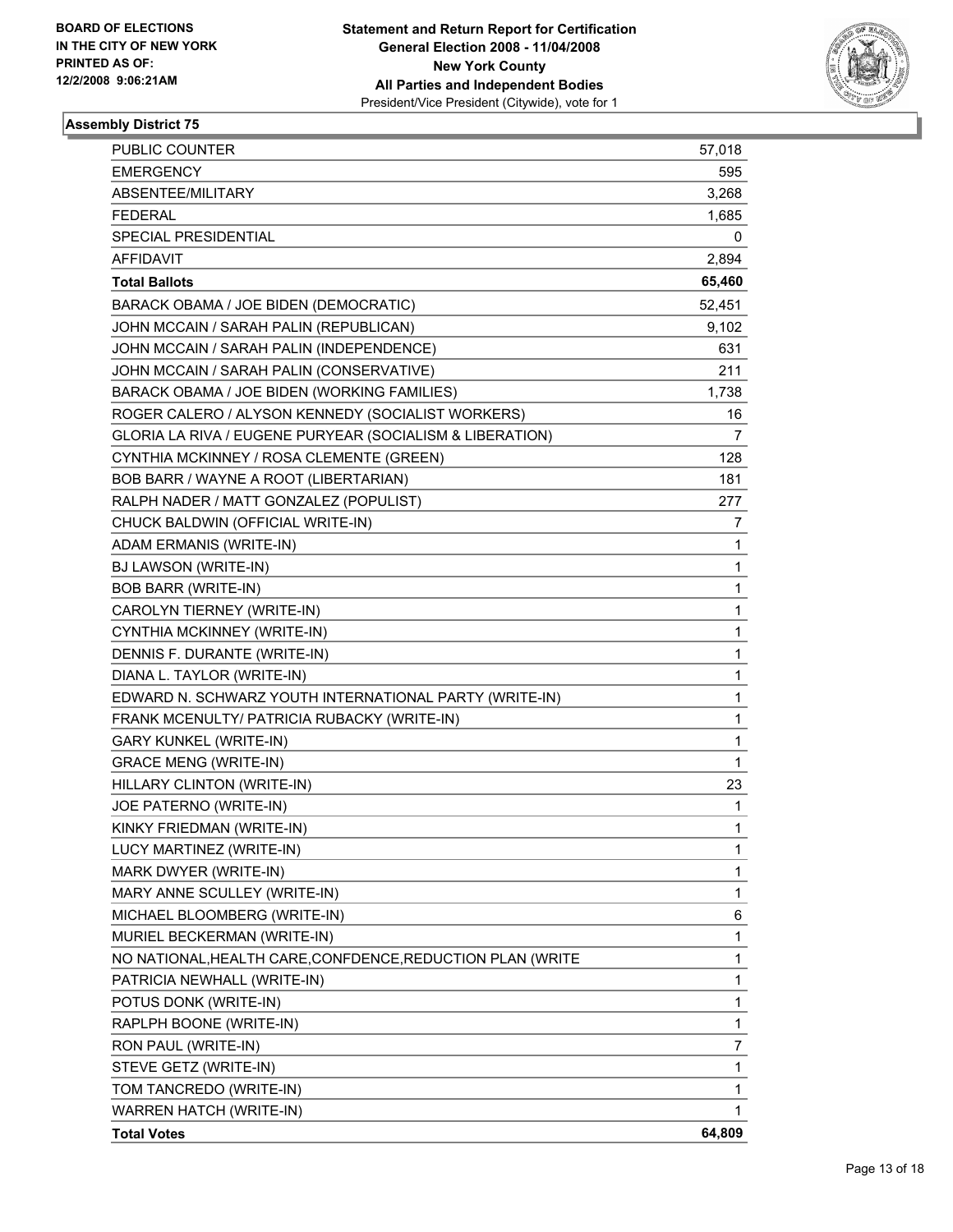**BOARD OF ELECTIONS IN THE CITY OF NEW YORK PRINTED AS OF: 12/2/2008 9:06:21AM**

Unrecorded 651

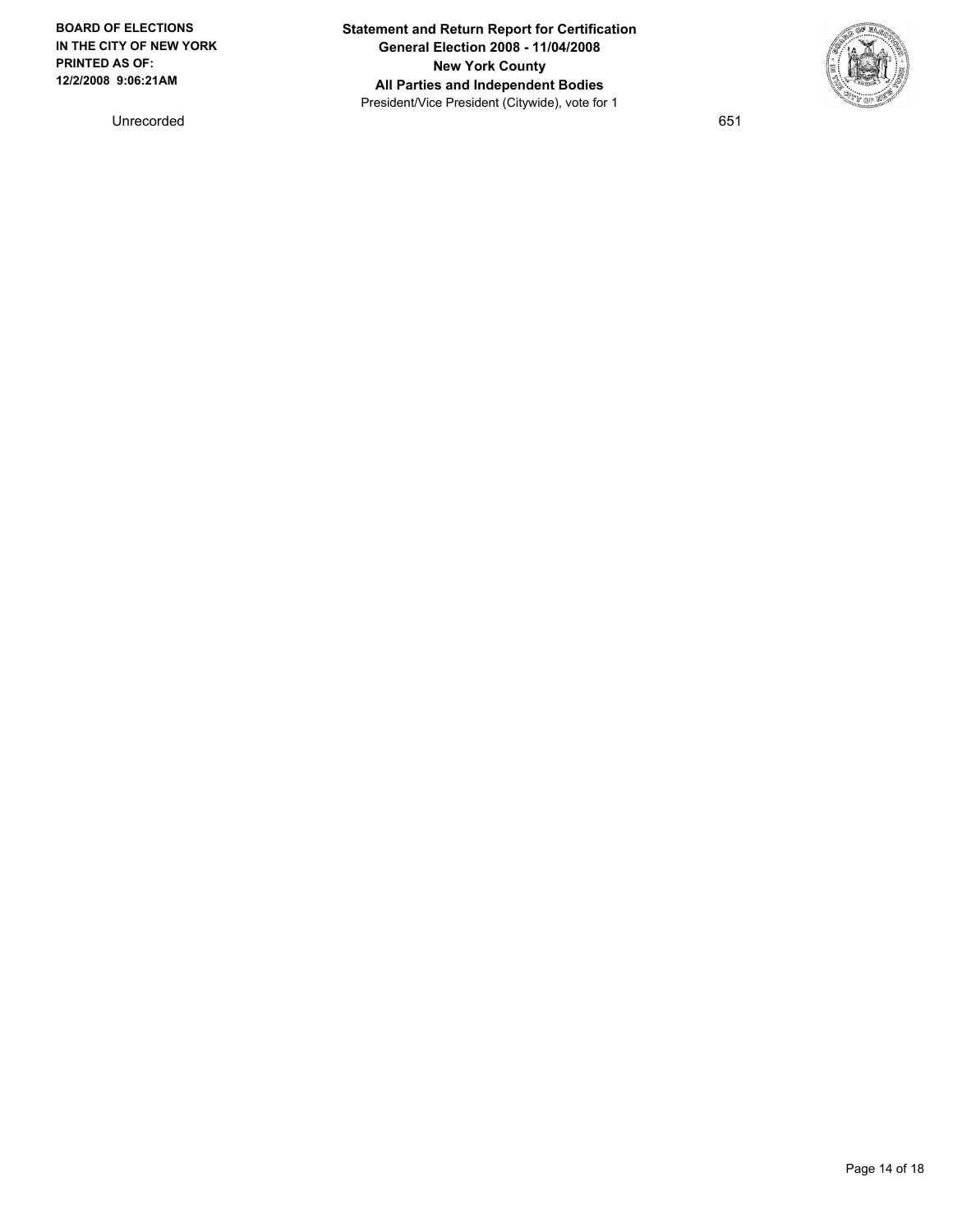

| <b>PUBLIC COUNTER</b>                                    | 597,937                 |
|----------------------------------------------------------|-------------------------|
| <b>EMERGENCY</b>                                         | 4,768                   |
| ABSENTEE/MILITARY                                        | 27,461                  |
| <b>FEDERAL</b>                                           | 13,721                  |
| SPECIAL PRESIDENTIAL                                     | 0                       |
| <b>AFFIDAVIT</b>                                         | 29,679                  |
| <b>Total Ballots</b>                                     | 673,566                 |
| BARACK OBAMA / JOE BIDEN (DEMOCRATIC)                    | 554,974                 |
| JOHN MCCAIN / SARAH PALIN (REPUBLICAN)                   | 82,666                  |
| JOHN MCCAIN / SARAH PALIN (INDEPENDENCE)                 | 5,170                   |
| JOHN MCCAIN / SARAH PALIN (CONSERVATIVE)                 | 2,070                   |
| BARACK OBAMA / JOE BIDEN (WORKING FAMILIES)              | 17,152                  |
| ROGER CALERO / ALYSON KENNEDY (SOCIALIST WORKERS)        | 252                     |
| GLORIA LA RIVA / EUGENE PURYEAR (SOCIALISM & LIBERATION) | 110                     |
| CYNTHIA MCKINNEY / ROSA CLEMENTE (GREEN)                 | 1,288                   |
| BOB BARR / WAYNE A ROOT (LIBERTARIAN)                    | 1,377                   |
| RALPH NADER / MATT GONZALEZ (POPULIST)                   | 2,186                   |
| CHUCK BALDWIN (OFFICIAL WRITE-IN)                        | 18                      |
| ADAM ERMANIS (WRITE-IN)                                  | 1                       |
| ADAM SULLIVAN (WRITE-IN)                                 | 1                       |
| AL GORE/ HILLARY CLINTON (WRITE-IN)                      | 1                       |
| AL GORE/JOE LIBERMAN (WRITE-IN)                          | 1                       |
| ALAN KEYES (WRITE-IN)                                    | 1                       |
| ALAN KEYES/MIKE HUCKABEE (WRITE-IN)                      | 1                       |
| ANTONIO ARTAUD (WRITE-IN)                                | 1                       |
| <b>BARACK OBAMA (WRITE-IN)</b>                           | 1                       |
| BARACK OBAMA/ HILLARY CLINTON (WRITE-IN)                 | 1                       |
| BARACK OBAMA/DEBORAH STAPLES (WRITE-IN)                  | 1                       |
| BILL BRADLEY (WRITE-IN)                                  | 1                       |
| BILL RICHARDSON (WRITE-IN)                               | 1                       |
| BILL RICHARDSON/ RALPH NADAR (WRITE-IN)                  | 1                       |
| BILL VAN AUKEN (WRITE-IN)                                | $\overline{2}$          |
| BJ LAWSON (WRITE-IN)                                     | 1                       |
| <b>BOB BAR (WRITE-IN)</b>                                | 1                       |
| <b>BOB BARR (WRITE-IN)</b>                               | 1                       |
| <b>BOBB BARR (WRITE-IN)</b>                              | $\boldsymbol{2}$        |
| <b>BOBB BAW (WRITE-IN)</b>                               | 1                       |
| BORIS ZIBLERMAN/ DONALD DUCK (WRITE-IN)                  | 1                       |
| BRIAN C. WASHINGTON (WRITE-IN)                           | 1                       |
| CAROLYN TIERNEY (WRITE-IN)                               | 1                       |
| CHARLES BALDWIN (WRITE-IN)                               | 1                       |
| CHUCK BALDWIN/ DARRELL CASTLE (WRITE-IN)                 | 1                       |
| COLIN POWELL (WRITE-IN)                                  | $\overline{\mathbf{c}}$ |
| COLIN POWELL/ JOSEPH BIDEN (WRITE-IN)                    | 1                       |
| CONSTITUTION PARTY CANDIDATE (WRITE-IN)                  | 1                       |
| CYNTHIA MCKINNEY (WRITE-IN)                              | 3                       |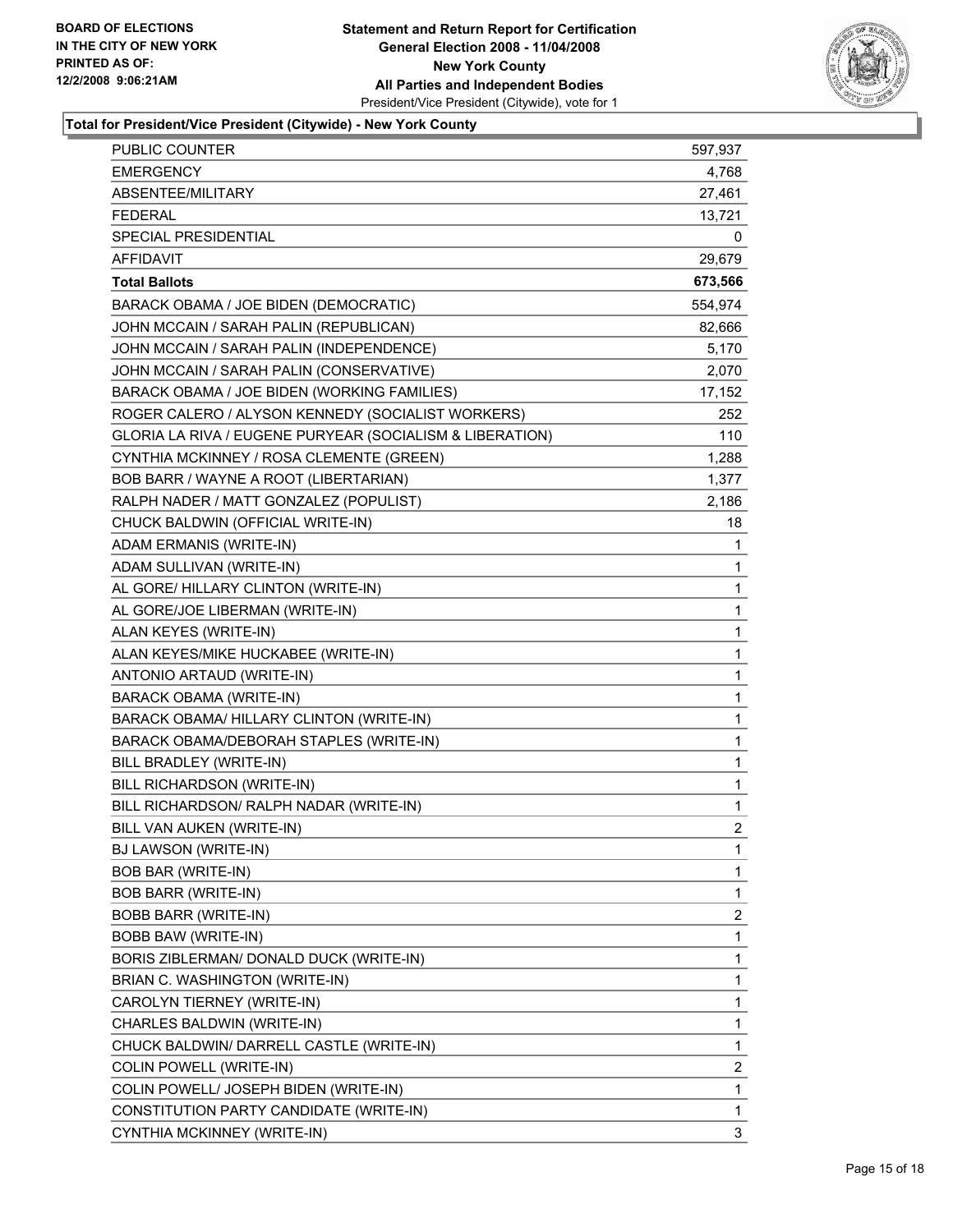

| DANIEL LIPSMAN (WRITE-IN)                                    | 1                       |
|--------------------------------------------------------------|-------------------------|
| DENIS KUCINICH (WRITE-IN)                                    | 1                       |
| DENNIS F. DURANTE (WRITE-IN)                                 | 1                       |
| DENNIS J. KUCINICH (WRITE-IN)                                | 1                       |
| DENNIS KUCINICH (WRITE-IN)                                   | $\overline{\mathbf{c}}$ |
| DIANA L. TAYLOR (WRITE-IN)                                   | 1                       |
| DR. JOYCE BROTHERS (WRITE-IN)                                | 1                       |
| EDWARD N. SCHWARZ YOUTH INTERNATIONAL PARTY (WRITE-IN)       | 1                       |
| FRANK MCENULTY/ PATRICIA RUBACKY (WRITE-IN)                  | 1                       |
| <b>GARY KUNKEL (WRITE-IN)</b>                                | 1                       |
| GORE/ CLINTON (WRITE-IN)                                     | 1                       |
| <b>GRACE MENG (WRITE-IN)</b>                                 | 1                       |
| HILARY CLINTON (WRITE-IN)                                    | 1                       |
| HILARY CLINTON/ DENNIS KUCINICH (WRITE-IN)                   | 1                       |
| HILARY RODMAN CLINTON (WRITE-IN)                             | 1                       |
| HILLARY CLINTON (WRITE-IN)                                   | 99                      |
| HILLARY CLINTON/ BARACK OBAMA (WRITE-IN)                     | $\overline{c}$          |
| HILLARY CLINTON/ CHARLES SCHUMER (WRITE-IN)                  | 1                       |
| HILLARY CLINTON/ COLIN POWELL (WRITE-IN)                     | 1                       |
| HILLARY CLINTON/ JOE BIDEN (WRITE-IN)                        | 1                       |
| HILLARY CLINTON/ JOHN EDWARDS (WRITE-IN)                     | 1                       |
| HILLARY CLINTON/COLIN POWELL (WRITE-IN)                      | 1                       |
| HILLARY CLINTON/JOE BIDEN (WRITE-IN)                         | 1                       |
| HILLARY RODHAM CLINTON (WRITE-IN)                            | 9                       |
| HILLARY RODMAN CLINTON (WRITE-IN)                            | $\overline{\mathbf{c}}$ |
| HUCKABEE (WRITE-IN)                                          | 1                       |
| IVER FINDLAY/ JIM FINDLAY (WRITE-IN)                         | 1                       |
| JEROME WHITE (WRITE-IN)                                      | 1                       |
| JERRY WHITE (WRITE-IN)                                       | 1                       |
| JERRY WHITE/ BILL VAN AUKEN (WRITE-IN)                       | 1                       |
| JERRY WHITE/ WILLIAM VAN ANKEN (WRITE-IN)                    | 1                       |
| JOE BIDEN (WRITE-IN)                                         | 3                       |
| JOE LIBERMAN (WRITE-IN)                                      | 1                       |
| JOE PATERNO (WRITE-IN)                                       | 1                       |
| JOHN BLANTON (WRITE-IN)                                      | 1                       |
| JOHN D'ARC (WRITE-IN)                                        | 1                       |
| JOHN MCCAIN OF 2000 NOT 2008 (TOTALLY DIFFERENT PE (WRITE-IN | 1                       |
| JOHN MCCAIN/RENEE K. SINGER (WRITE-IN)                       | 1                       |
| JOSEPH LIEBERMAN (WRITE-IN)                                  | 1                       |
| <b>JOSHUA BRIDGE (WRITE-IN)</b>                              | 1                       |
| KATRINA MCKENNA (WRITE-IN)                                   | 1                       |
| KENNETH ZWEIG (WRITE-IN)                                     | 1                       |
| <b>KESENICH (WRITE-IN)</b>                                   | 1                       |
| KINKY FRIEDMAN (WRITE-IN)                                    | 1                       |
| LUCY MARTINEZ (WRITE-IN)                                     | 1                       |
| MARK DWYER (WRITE-IN)                                        | 1                       |
|                                                              |                         |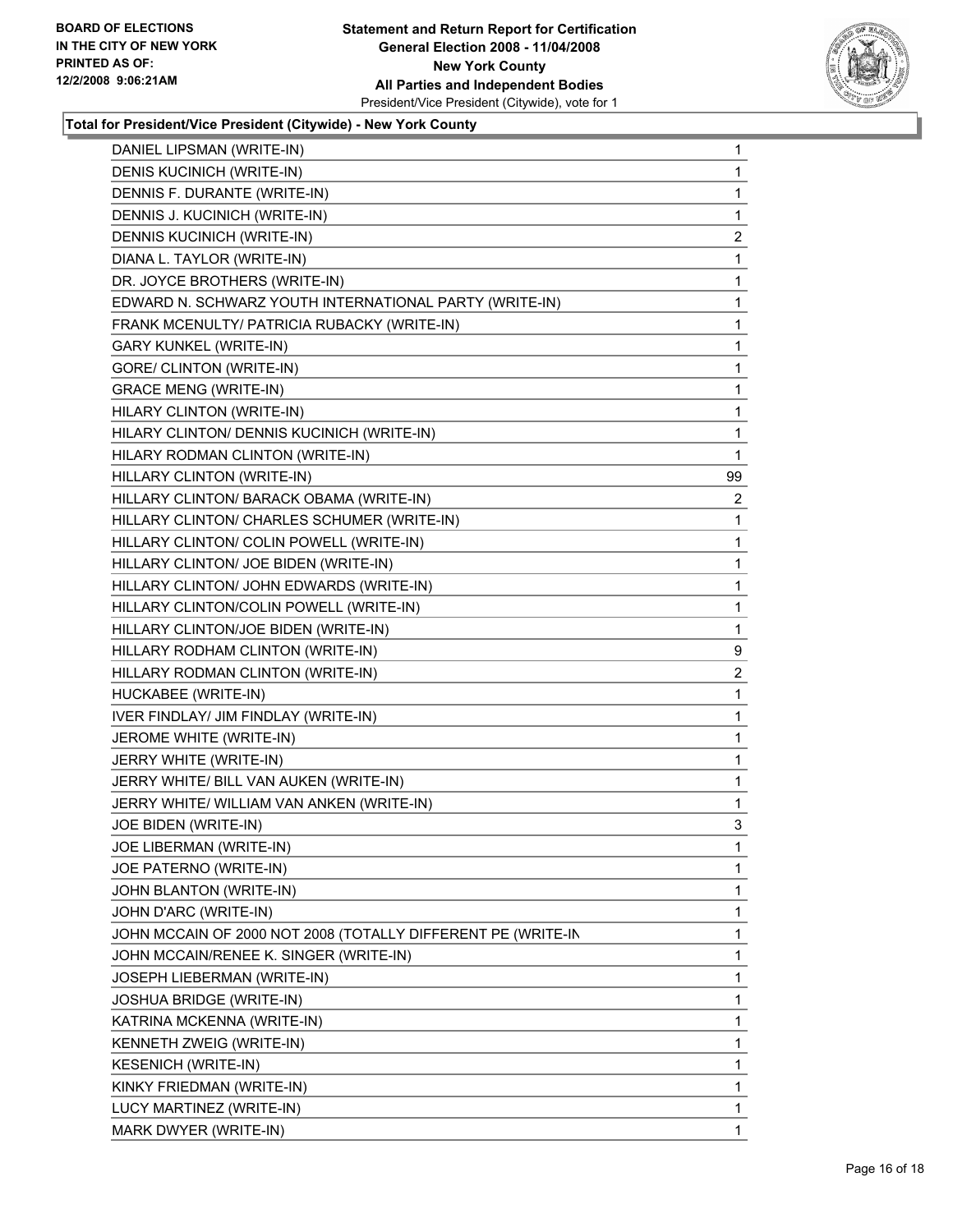

| MARY ANNE SCULLEY (WRITE-IN)                               | 1                       |
|------------------------------------------------------------|-------------------------|
| MATTHEW I. ROTH (WRITE-IN)                                 | 1                       |
| MICHAEL BLLOOMBERG (WRITE-IN)                              | 1                       |
| MICHAEL BLOOMBERG (WRITE-IN)                               | 22                      |
| MICHAEL BLOOMBERG/ JOE BIDEN (WRITE-IN)                    | 1                       |
| MICHAEL R BLOOMBERG/MICHAEL R BLOOMBERG (WRITE-IN)         | 1                       |
| MIKE BLOOMBERG (WRITE-IN)                                  | 1                       |
| MIKE GRAVEL (WRITE-IN)                                     | 1                       |
| MITT ROMNEY (WRITE-IN)                                     | 6                       |
| MITT ROMNEY/RUDY GUILIANI (WRITE-IN)                       | 1                       |
| MURIEL BECKERMAN (WRITE-IN)                                | 1                       |
| MY CAT GINGER (WRITE-IN)                                   | 1                       |
| NADIN (WRITE-IN)                                           | 1                       |
| NEER ASHERIE (WRITE-IN)                                    | 2                       |
| NICHOLAS L RAKOVIC (WRITE-IN)                              | 1                       |
| NO NATIONAL, HEALTH CARE, CONFDENCE, REDUCTION PLAN (WRITE | 1                       |
| NONE OF THE ABOVE (WRITE-IN)                               | 1                       |
| OPRAH WINFREY (WRITE-IN)                                   | 1                       |
| PATRICIA NEWHALL (WRITE-IN)                                | 1                       |
| PAUL C. SARACENI (WRITE-IN)                                | 1                       |
| PETER CACHION (WRITE-IN)                                   | 1                       |
| POTUS DONK (WRITE-IN)                                      | 1                       |
| RAJKUMARY KRISHNA (WRITE-IN)                               | 1                       |
| RALF NADAR/ RON PAUL (WRITE-IN)                            | 1                       |
| RALPH NADER (WRITE-IN)                                     | $\overline{\mathbf{c}}$ |
| RAPLPH BOONE (WRITE-IN)                                    | 1                       |
| REV. JEREMIAH WRIGHT OF CHICAGO (WRITE-IN)                 | 1                       |
| ROMNEY (WRITE-IN)                                          | 1                       |
| RON PAUL (WRITE-IN)                                        | 58                      |
| RON PAUL AND JESSE VENTURA (WRITE-IN)                      | 1                       |
| RUDOLPH GUILIANI (WRITE-IN)                                | 1                       |
| RUDY GUILIANI (WRITE-IN)                                   | $\overline{c}$          |
| RY (WRITE-IN)                                              | 1                       |
| SEN. ROBERT P. CASEY JR. (WRITE-IN)                        | 1                       |
| SENATOR JAMES WEBB DEM; VA (WRITE-IN)                      | 1                       |
| SOCIALIST EQUALITY PARTY (WRITE-IN)                        | 1                       |
| STEPHEN COLBERT (WRITE-IN)                                 | 1                       |
| STEPHEN SAUNDERS (WRITE-IN)                                | 1                       |
| STEVE GETZ (WRITE-IN)                                      | 1                       |
| TEDDY ROOSEVELT (WRITE-IN)                                 | 1                       |
| TINA FEY (WRITE-IN)                                        | 1                       |
| TOM TANCREDO (WRITE-IN)                                    | 4                       |
| TOM TANDREDO (WRITE-IN)                                    | 1                       |
| TRUTH & BEAUTY (WRITE-IN)                                  | 1                       |
| US REP. DUNCAN HUNTER (WRITE-IN)                           | 1                       |
| VALDMER PUTIN (WRITE-IN)                                   | 1                       |
|                                                            |                         |